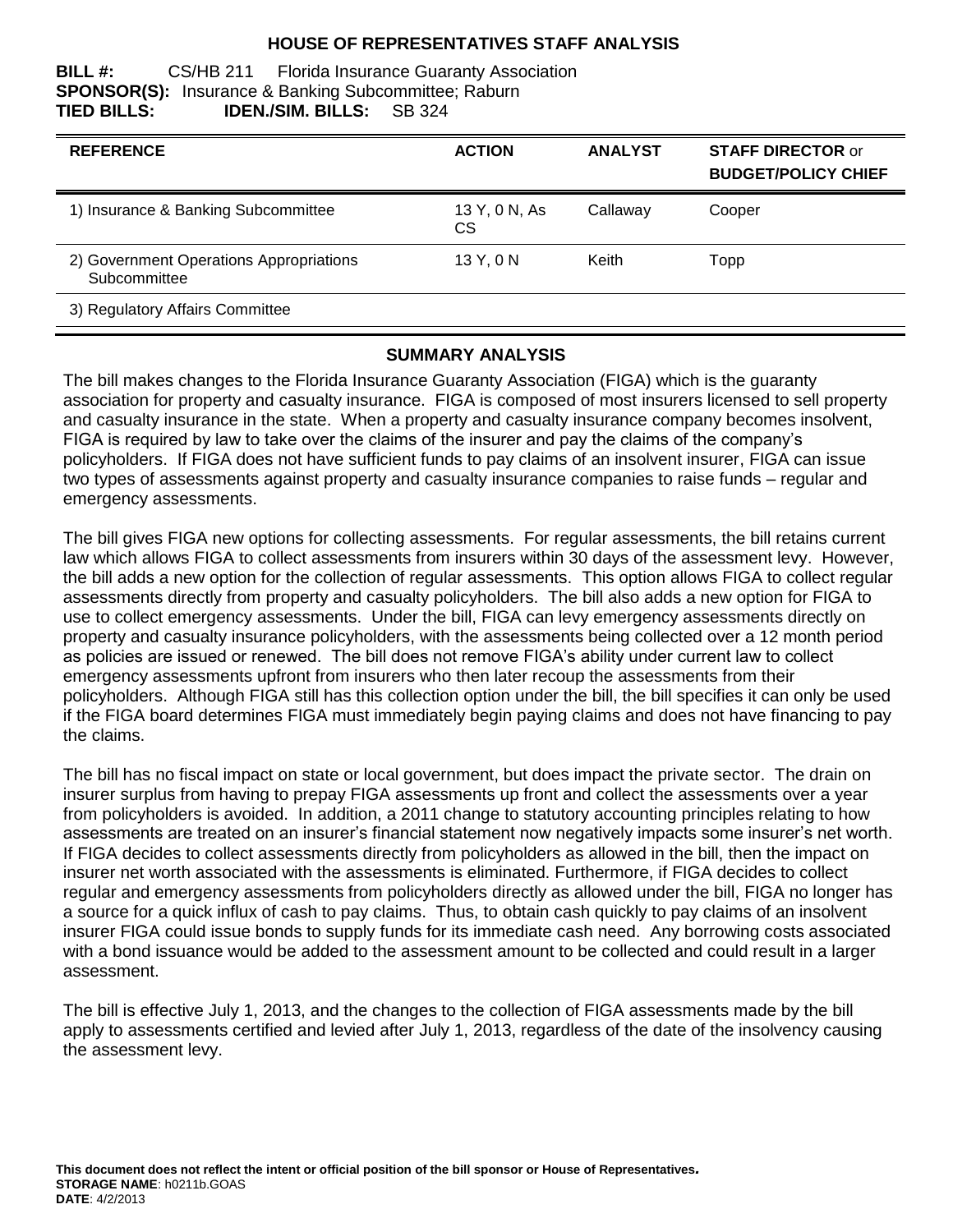### **FULL ANALYSIS**

## **I. SUBSTANTIVE ANALYSIS**

## A. EFFECT OF PROPOSED CHANGES:

### **Guaranty Associations - Background**

Chapter 631, F.S., relates to insurer insolvency and guaranty payments and governs the receivership process for insurance companies in Florida. Federal law specifies that insurance companies cannot file for bankruptcy.<sup>1</sup> Instead, they are either "rehabilitated" or "liquidated" by the state. In Florida, the Division of Rehabilitation and Liquidation of the Department of Financial Services (DFS) is responsible for rehabilitating or liquidating insurance companies. $2$ 

Florida operates five insurance guaranty funds to ensure policyholders of liquidated insurers are protected with respect to insurance premiums paid and settlement of outstanding claims, up to limits provided by law.<sup>3</sup> A guaranty association generally is a not-for-profit corporation created by law directed to protect policyholders from financial losses and delays in claim payment and settlement due to the insolvency of an insurance company. A guaranty association accomplishes its mission by assuming responsibility for settling claims and refunding unearned premiums<sup>4</sup> to policyholders. Insurers are required by law to participate in guaranty associations as a condition of transacting business in Florida.

The bill makes changes to the Florida Insurance Guaranty Association which is the guaranty association for property and casualty insurance.

## **Florida Insurance Guaranty Association (FIGA)**

Statutory provisions relating to FIGA, which was created in 1970, are contained in part II of chapter 631, F.S. FIGA operates under a board of directors and is a nonprofit corporation. FIGA is composed of all insurers licensed to sell property and casualty insurance in the state.

By law, FIGA is divided into two accounts:

- the auto liability and auto physical damage account; and
- $\bullet$  the account for all other included insurance lines (the all-other account).<sup>5</sup>

When a property and casualty insurance company becomes insolvent, FIGA is required by law to take over the claims of the insurer and pay the claims of the company's policyholders. This ensures policyholders that have paid premiums for insurance are not left without valid claims being paid. FIGA is responsible for claims on residential and commercial property insurance, automobile insurance, and liability insurance, among others. Claims for property insurance are paid out of the all-other account in FIGA.

 $\overline{a}$ 

 $<sup>1</sup>$  The Bankruptcy Code expressly provides that "a domestic insurance company" may not be the subject of a federal bankruptcy proceeding. 11</sup> U.S.C. § 109(b)(2). The exclusion of insurers from the federal bankruptcy court process is consistent with federal policy generally allowing states to regulate the business of insurance. See 15 U.S.C. § 1012 (McCarran-Ferguson Act).

 $2$  Typically, insurers are put into liquidation when the company is insolvent whereas insurers are put into rehabilitation for numerous reasons, one of which is an unsound financial condition. The goal of rehabilitation is to return the insurer to a sound financial condition. The goal of liquidation, however, is to dissolve the insurer. *See* s. 631.051, F.S., for the grounds for rehabilitation and s. 631.061, F.S., for the grounds for liquidation.  $3$  The Florida Life and Health Insurance Guaranty Association generally is responsible for claims settlement and premium refunds for health and life

insurers who are insolvent. The Florida Health Maintenance Organization Consumer Assistance Plan offers assistance to members of an insolvent Health Maintenance Organization (HMO) and the Florida Workers' Compensation Insurance Guaranty Association is directed by law to protect policyholders of insolvent workers' compensation insurers. The Florida Self-Insurers Guaranty Association protects policyholders of insolvent individual self-insured employers for workers' compensation claims. The Florida Insurance Guaranty Association is responsible for paying claims for insolvent insurers for most remaining lines of insurance, including residential and commercial property, automobile insurance, and liability insurance, among others.

<sup>&</sup>lt;sup>4</sup> The term "unearned premium" refers to that portion of a premium that is paid in advance, typically for six months or one year, and which is still owed on the unexpired portion of the policy.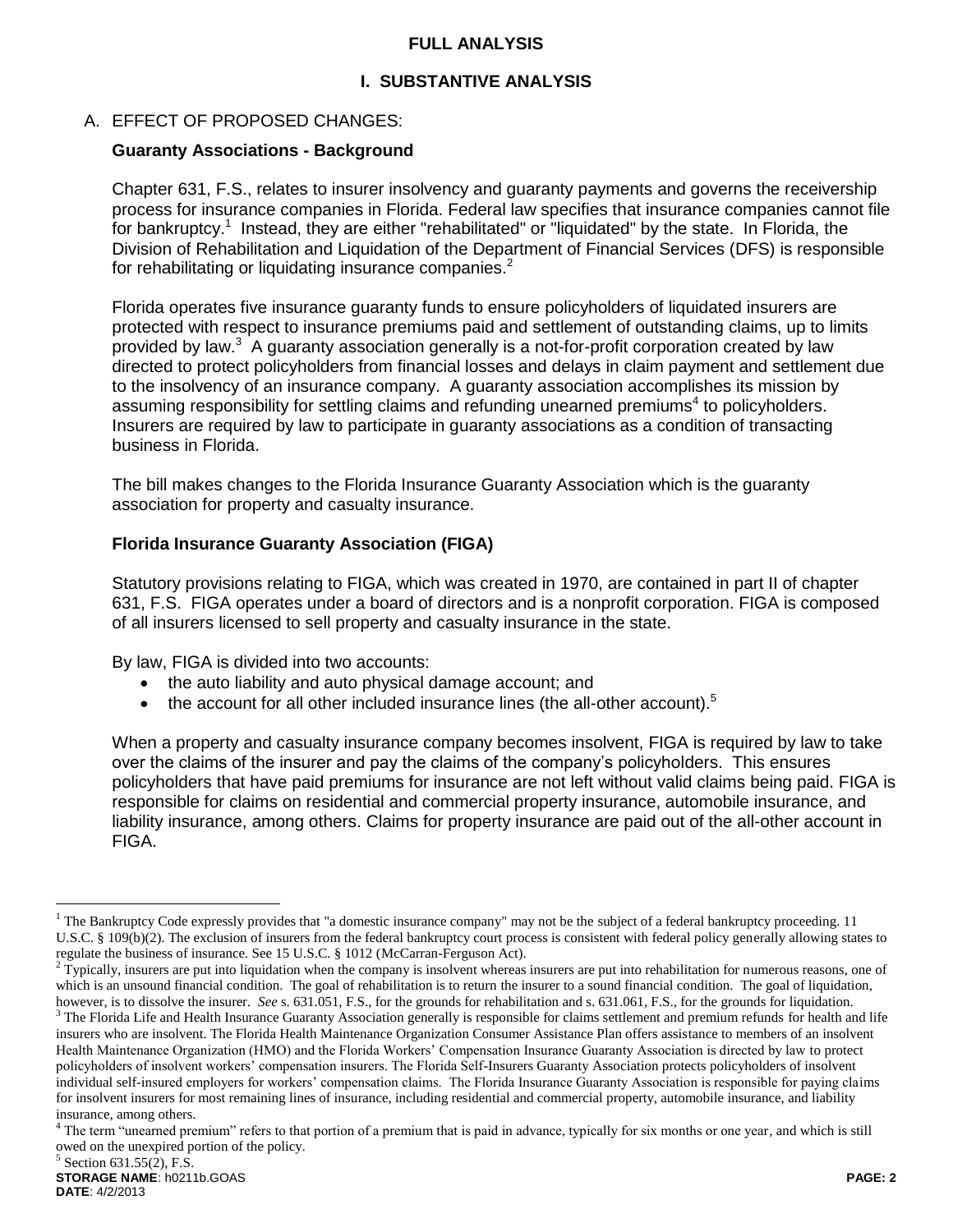The maximum claim amount FIGA will cover is \$300,000 but special limits apply to damages to structure and contents on homeowners', condominium, and homeowners' association claims. For damages to structure and contents on homeowners' claims FIGA covers an additional \$200,000, for a total of \$500,000. For condominium and homeowners' association claims FIGA covers the lesser of policy limits or \$100,000 multiplied by the number of units in the association. All claims are subject to a \$100 FIGA deductible, in addition to any other deductible in the insurance policy.

FIGA obtains funds to pay claims of insolvent insurance companies primarily from the liquidation of assets of these companies done by the Division of Rehabilitation and Liquidation in the Department of Financial Services. FIGA also obtains funds from the liquidation of assets of insolvent insurers domiciled in other states, but having claims in Florida.

In addition, after insolvency occurs, FIGA can issue two types of assessments against property and casualty insurance companies to raise funds to pay claims – regular and emergency assessments. Emergency assessments can only be issued to pay claims of insurers rendered insolvent due to a hurricane.

The specific procedure used by FIGA to levy both types of assessments against member insurance companies and the procedure used by member insurance companies to pass the assessment levied on to their policyholders are found in s. 631.57(3), F.S., and is generally the same for regular and emergency assessments. Once FIGA's board determines an assessment is needed to pay claims, pay claim administration costs, or to pay bonds issued by FIGA, the board certifies the need for an assessment levy to the Office of Insurance Regulation (OIR). The OIR reviews the certification submitted by FIGA to support the assessment levy need and amount. If the certification is sufficient, the OIR issues an order to all insurance companies subject to the FIGA assessment instructing the companies to pay their share of the assessment to FIGA.

If a regular assessment is levied, insurers must pay FIGA within 30 days of the levy. If an emergency assessment is levied, insurers pay FIGA in one payment due the end of the month after the assessment is levied or in 12 monthly installments. FIGA decides whether insurers pay in one payment or over 12 months. The maximum assessment amount for regular assessments is two percent per year per FIGA account, for a maximum of four percent per year. The maximum assessment for emergency assessments is two percent per year.

For both types of assessments, once insurers pay the assessment to FIGA, they recoup the assessment from their policyholders at policy issuance or renewal. In other words, insurance companies prepay their assessment to FIGA upfront and wait as long as 12 months to recoup the assessment amount from their policyholders as policies renew or new policies are issued.<sup>6</sup> Because insurers prepay the assessment upfront, FIGA is able to quickly obtain funds to pay claims of insolvent insurers.

On November 9, 2012, FIGA levied a 0.9% assessment for the all other account. This assessment was paid upfront by insurers and passed through to policyholders who repay the insurer for the assessment at policy issuance and renewal.

# **Changes Proposed by the Bill**

 $\overline{a}$ 

The bill gives FIGA new options for collecting assessments. For regular assessments, the bill retains current law which allows FIGA to collect assessments from insurers within 30 days of the assessment levy. However, the bill adds a new option for the collection of regular assessments. This option allows FIGA to collect regular assessments directly from property and casualty policyholders. To collect the assessment directly from policyholders, once FIGA determines the need for and amount of a regular assessment and notifies the OIR of such, the OIR issues an order to insurers specifying the assessment percentage to be collected by the insurer from their policyholders over 12 months at policy

**STORAGE NAME**: h0211b.GOAS **PAGE: 3 DATE**: 4/2/2013  $6$  Insurer recoupment from policyholders may occur over a period longer than 12 months if the insurer's book of business subject to the assessment decreases during the recoupment period. This makes the insurer's collection of the assessment over 12 months insufficient to recoup the full amount of the assessment paid to FIGA, so the insurer continues to recoup the assessment from policyholders until the assessment is recouped in full.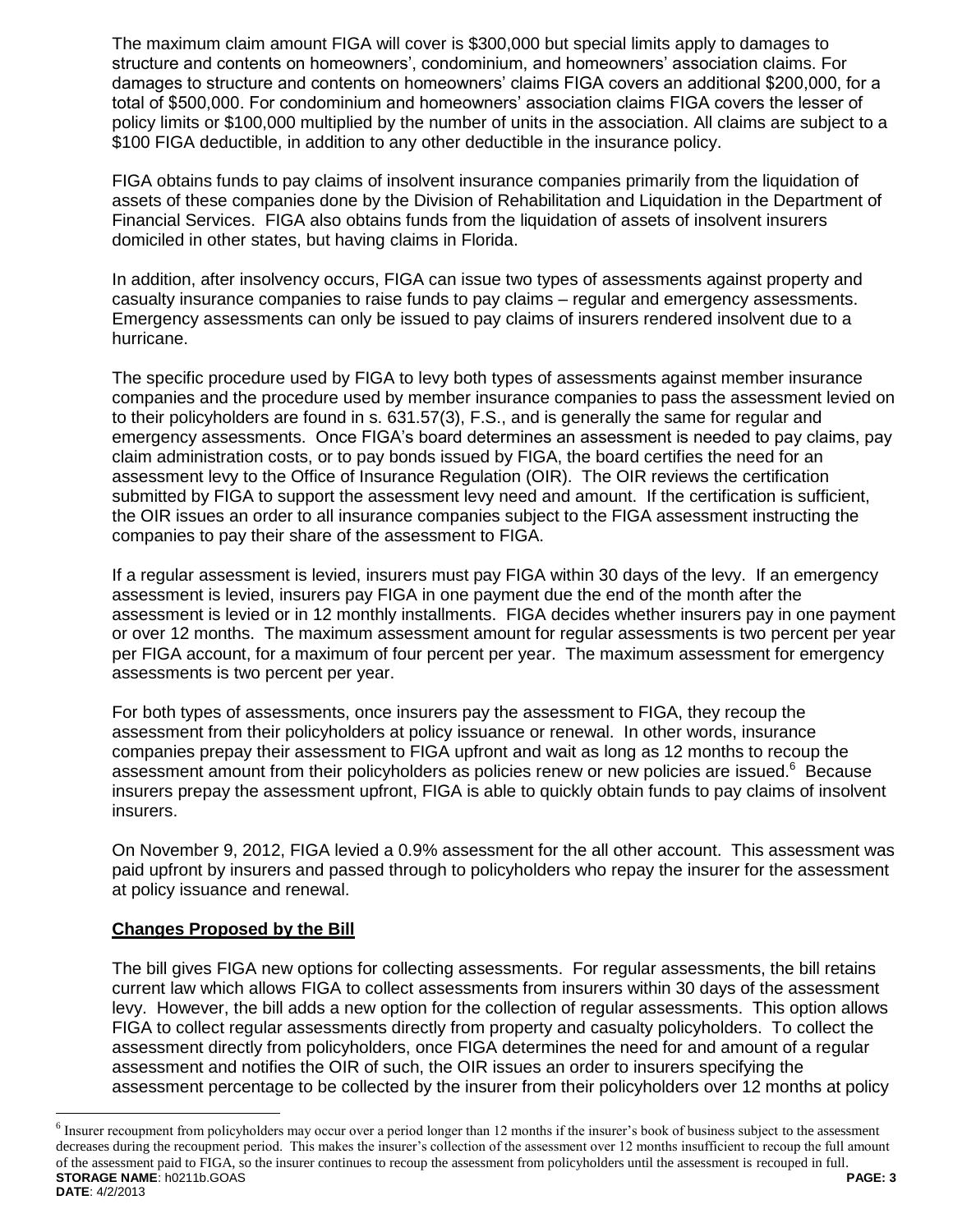issuance or renewal. Insurers then periodically transmit the assessment collected from their policyholders to FIGA. The maximum assessment under current law of two percent per FIGA account per year is not changed by the bill.

The bill also adds a new option for FIGA to use to collect emergency assessments. Under the bill, FIGA can levy emergency assessments directly on property and casualty insurance policyholders, with the assessments being collected by FIGA over a 12 month period as policies are issued or renewed. The mechanics of the collection method from policyholders is the same as that for the collection of regular assessments from policyholders described previously in the analysis. The two percent per year maximum emergency assessment provided by current law is not changed by the bill.

The bill does not remove FIGA's ability under current law to collect emergency assessments upfront from insurers who then later recoup the assessments from their policyholders. Although FIGA still has this collection option under the bill, the bill specifies it can only be used if the FIGA board determines FIGA must immediately begin paying claims and FIGA does not have financing to pay the claims. This condition precedent is not contained in current law. If FIGA opts to collect emergency assessments directly from insurers, it can collect them in a one payment or in 12 monthly installments, as allowed under current law.

## B. SECTION DIRECTORY:

**Section 1:** Amends s. 631.57, F.S., relating to powers and duties of the association.

**Section 2:** Provides an effective date of July 1, 2013, and provides application of the changes to the collection of FIGA assessments made by the bill to assessments certified and levied after July 1, 2013, regardless of the date of the insolvency causing the assessment levy.

## **II. FISCAL ANALYSIS & ECONOMIC IMPACT STATEMENT**

#### A. FISCAL IMPACT ON STATE GOVERNMENT:

1. Revenues:

None.

2. Expenditures:

*See Fiscal Comments*.

- B. FISCAL IMPACT ON LOCAL GOVERNMENTS:
	- 1. Revenues:

None.

2. Expenditures:

None.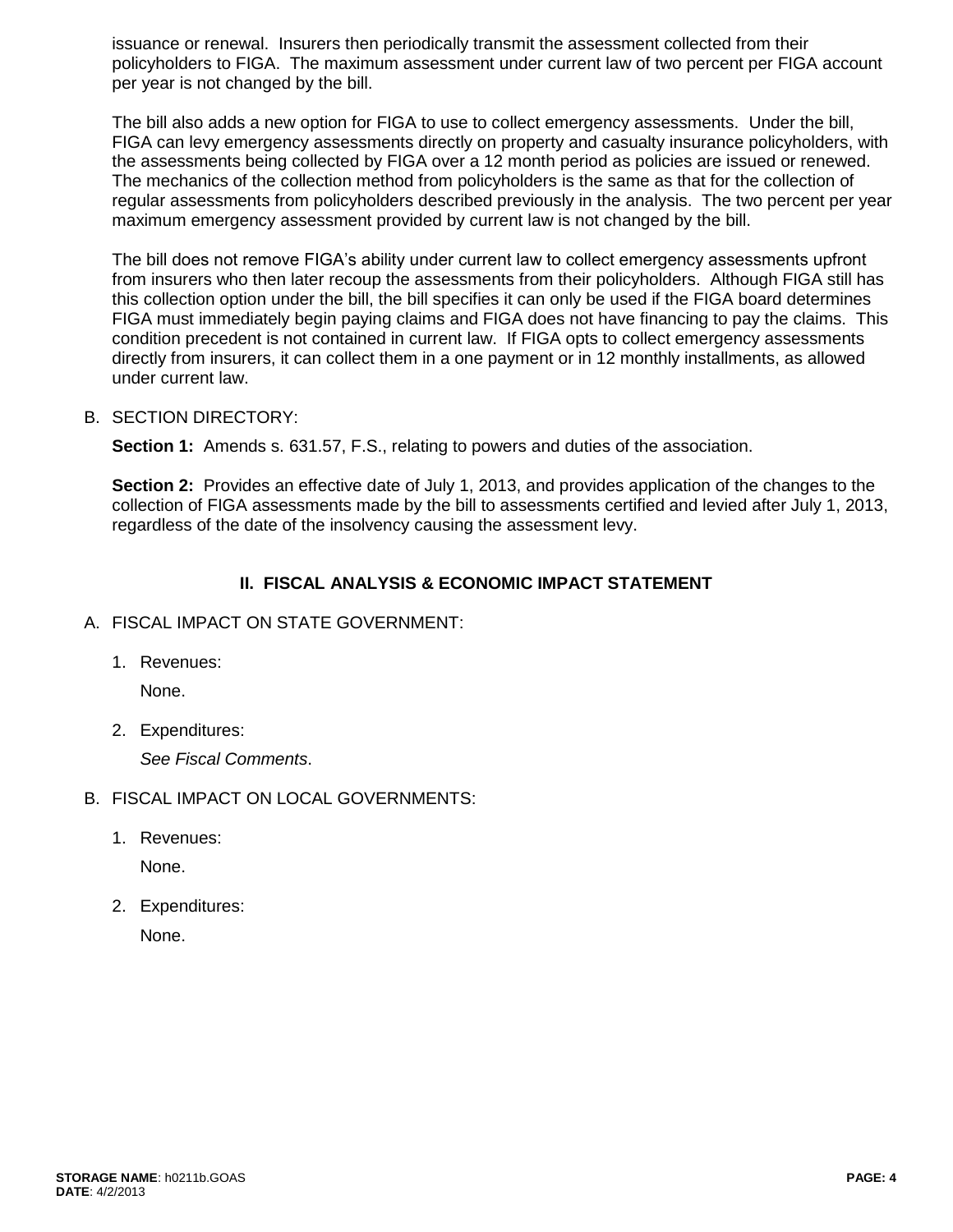## C. DIRECT ECONOMIC IMPACT ON PRIVATE SECTOR:

Insurers allege having to prepay assessments upfront to FIGA could imperil the solvency of insurers that do not have sufficient funds on hand or the ability to borrow the funds to pay the FIGA assessments. However, current law, which is unchanged by the bill, exempts insurers from paying FIGA assessments if the payment would impair the solvency of the insurer.

Because the bill allows FIGA to collect regular and emergency assessments directly from policyholders, insurers would not have to prepay these assessments upfront to FIGA and recover the amount prepaid from their policyholders. Accordingly, the drain on insurer surplus from having to prepay FIGA assessments up front and collect the assessments over a year from policyholders is avoided.

In addition, a 2011 change to statutory accounting principles relating to how assessments are treated on an insurer's financial statement now negatively impacts some insurer's net worth.<sup>7</sup> The bill reduces that impact. Most insurers produce financial statements using both statutory and generally accepted accounting principles. Insurer financial information prepared in accordance with Generally Accepted Accounting Principles (GAAP) are typically used by investors, whereas, insurer financial information prepared in accordance with statutory accounting is used by the OIR. FIGA's levy of assessment*s*  against insurers reduces an insurer's net worth under both statutory and GAAP accounting.Under both GAAP and statutory accounting, insurers incur a liability in the form of a direct charge to surplus (i.e., a loss in surplus) in the amount of the assessment when the company is billed for the assessment. However, GAAP and statutory accounting treat an asset to offset that liability differently. Under GAAP accounting, the full assessment paid by the insurer to FIGA is a direct charge to surplus (i.e., reduces surplus) and there is no an offsetting asset allowed, which immediately reduces the insurer's net worth in the amount of the assessment. Under statutory accounting, however, the full regular assessment is also a direct charge to surplus, but there is an offsetting asset that is included on the insurer's financial statement when the assessment is paid to FIGA.<sup>8</sup>

If FIGA decides to collect assessments directly from policyholders as allowed in the bill, then the impact on insurer net worth associated with the assessments is eliminated. Assessments levied directly against policyholders are not included in an insurer's financial statement.

If FIGA decides to collect regular and emergency assessments from policyholders directly as allowed under the bill, FIGA no longer has a source for a quick influx of cash to pay claims (i.e., assessments paid by insurers within 30 days of levy). Thus, to obtain cash quickly to pay claims of an insolvent insurer FIGA could issue bonds to supply funds for its immediate cash need. Any borrowing costs associated with a bond issuance would be added to the assessment amount to be collected and could result in a larger assessment.

The bill does not increase the amount of assessments FIGA can levy. FIGA regular assessments remain at 2% maximum per year per account and emergency assessments remain at 2% maximum per year.

# D. FISCAL COMMENTS:

The bill has no fiscal impact on state or local government.

 $\overline{a}$ 

 $^7$  The changes to the statutory accounting principles that negatively impact insurer net worth paying assessments to FIGA were effective January 1, 2011.

 $8$  Prior to January 1, 2011, insurers were allowed to book an offsetting asset of an account receivable to the direct charge to surplus from a regular assessment when the charge was booked, rather than waiting to book the offsetting asset when the assessment is paid by the insurer.